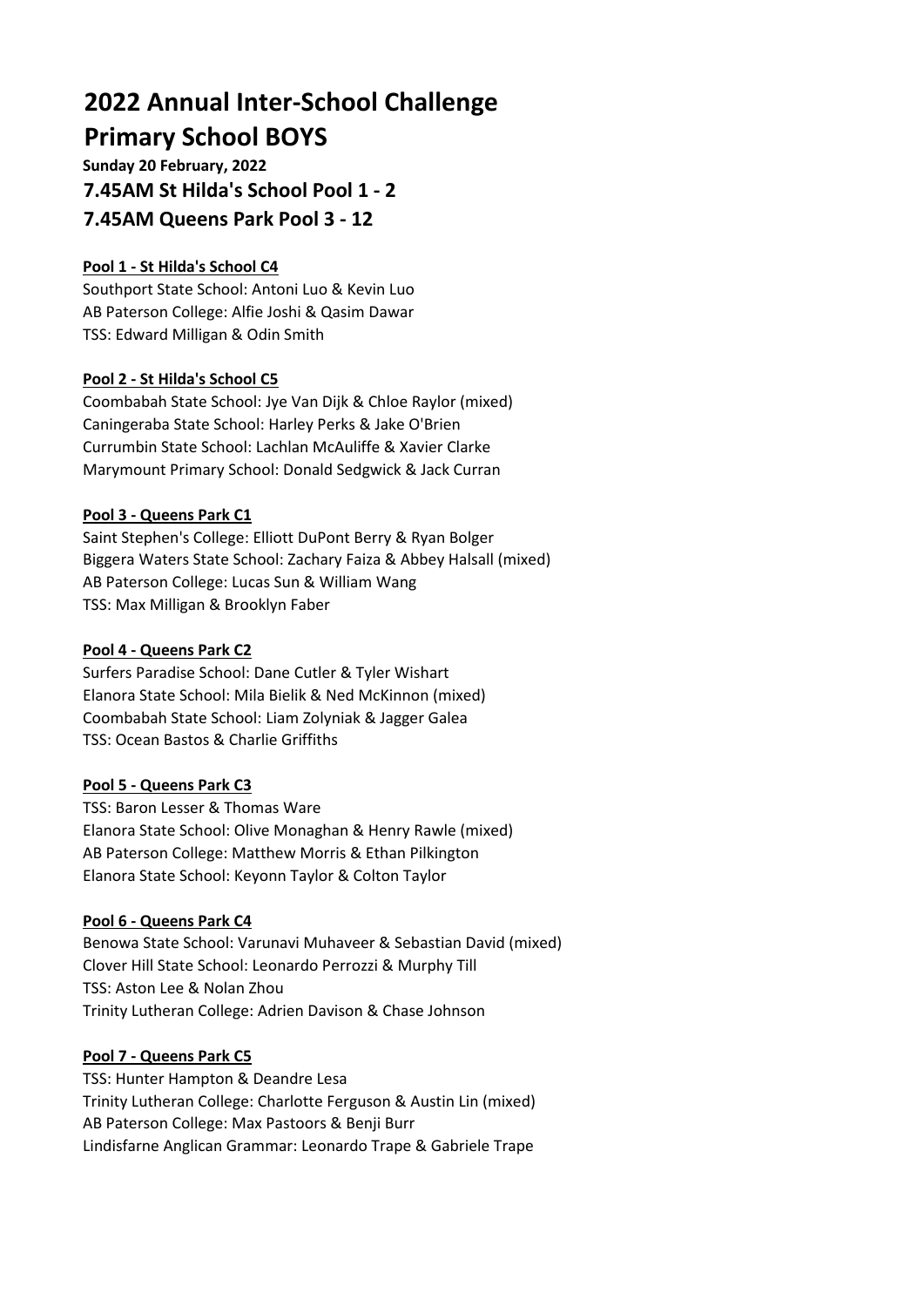# **2022 Annual Inter-School Challenge Primary School BOYS, continued**

# **Pool 8 - Queens Park C6**

Coomera Anglican College: Nancy Footer & Ace Marsh (mixed) TSS: Jack Moody & Toby Newton Trinity Lutheran College: Hugh Pooley & Lee Hon Tram Lindisfarne Anglican Grammar: Koa Stotz & Finn Juric

## **Pool 9 - Queens Park C7**

Varsity College: Tai Ahearn & Madison Bioletti (mixed) TSS: Hugo Brown & Leo Durman St Vincent's Primary School: Georgie Zuber & Jacob Campaniello Merrimac Sate School: Thiago Ibanez Malik & Sakura Macquane

## **Pool 10 - Queens Park C8**

Biggera Waters State School: Liam Peak & Euan Berger Trinity Lutheran College: Jasper Priestly & Beau McGeown Silkwood School: Joshua Kelley & Lucas Swords Gardiner Lindisfarne Anglican Grammar: Jay Saunders & Charlie Buchan

## **Pool 11 - Queens Park C9**

TSS: Oliver Rothlin & Matthew Pels St Vincent's Primary School: Phoenix Starr & Savion Joseph Saint Stephen's College: Nazari Hadir & Jaxon Hadir King's Christian College: Tyler Jongwe & Nathan Samuel

## **Pool 12 - Queens Park C10**

King's Christian College: Kye Harrison & Christiaan Marosevic Trinity Lutheran College: Kai Wilson & Jack Fanning Lindisfarne Anglican Grammar: Chayse Kleinhans & Jackson Kiss Merrimac State School: Josh Flores & Will Darke

**Following the conclusion of the Round Robin Pools (allow 3 hrs) Round of 16 - Queens Park (12 Round Robin Pool Winners with 4 lucky losers) Quarter Final - Queens Park Semi Final - Queens Park Final - Queens Park**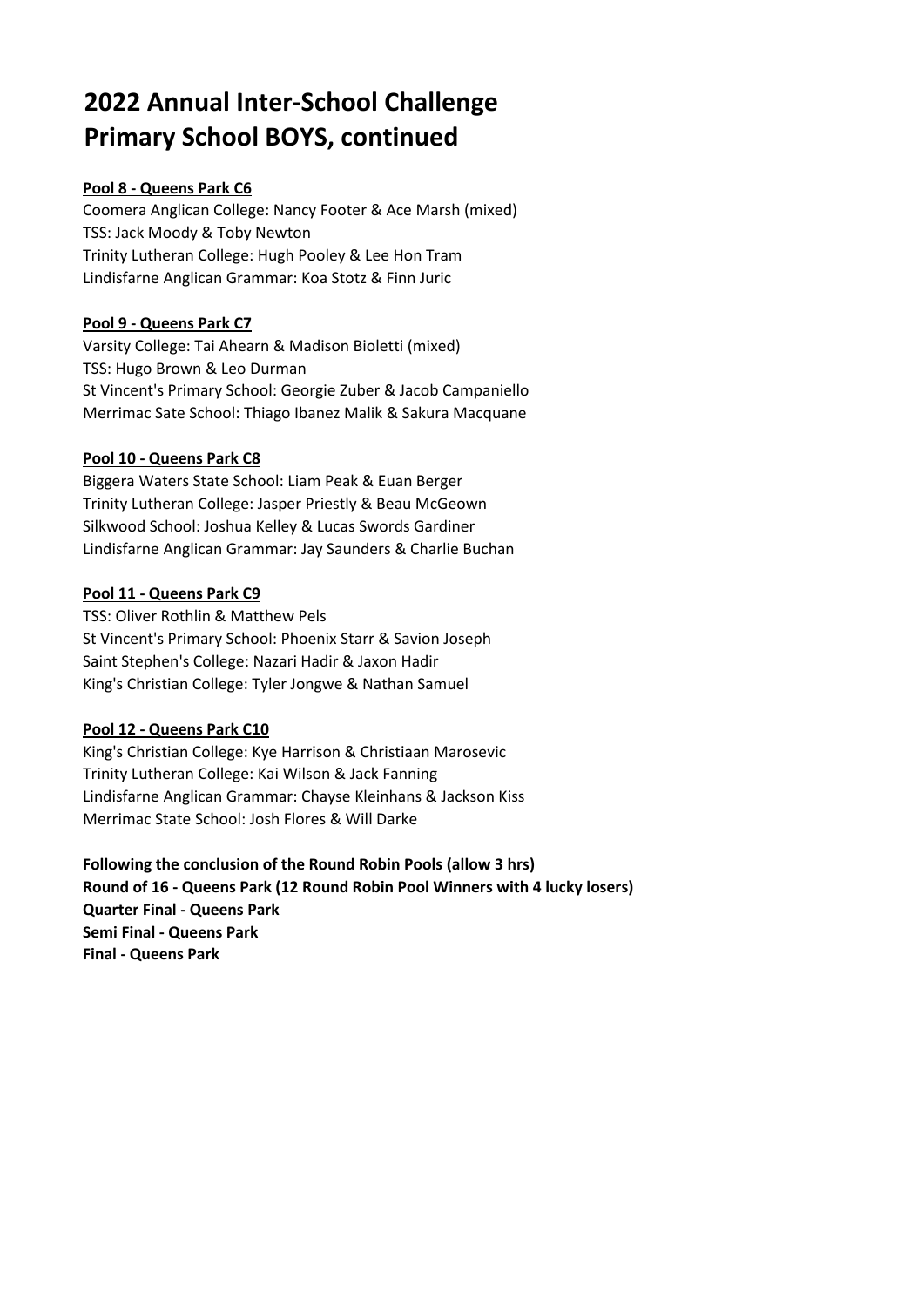# **2022 Annual Inter-School Challenge Primary School GIRLS**

**Sunday 20 February, 2022 7.45AM St Hilda's School**

## **Pool 1 - St Hilda's School C1**

Saint Stephens College: Alexis Williams & Emma Eckstein AB Paterson College: Eva Vu & Constance Huang Varsity College: Sophie Logan & Lauren Khoo St Hilda's School: Olivia Street & Matilde Smith

## **Pool 2 - St Hilda's School C2**

AB Paterson College: Cassandra Chatham & Jinyu Yan St Hilda's School: Ashleigh Duncan & Jasmine Jezierska Saint Stephens College: Hannah Barnsdall & Jamie Barnsdall

## **Pool 3 - St Hilda's School C3**

St Hilda's School: Ngaire Caple & Ashley Ware King's Christian College: Izabella Bereznai & Polly Wrang Caningeraba State School: Imogen Muir & Summer Kirby St Augustine's Parish School: Evie Sherwood & Bella Elwin

**Following the conclusion of the Round Robin Pools (allow 3 hrs) Semi Final - St Hilda's (3 Round Robin Pool Winners with 1 lucky loser) Final - Queens Park**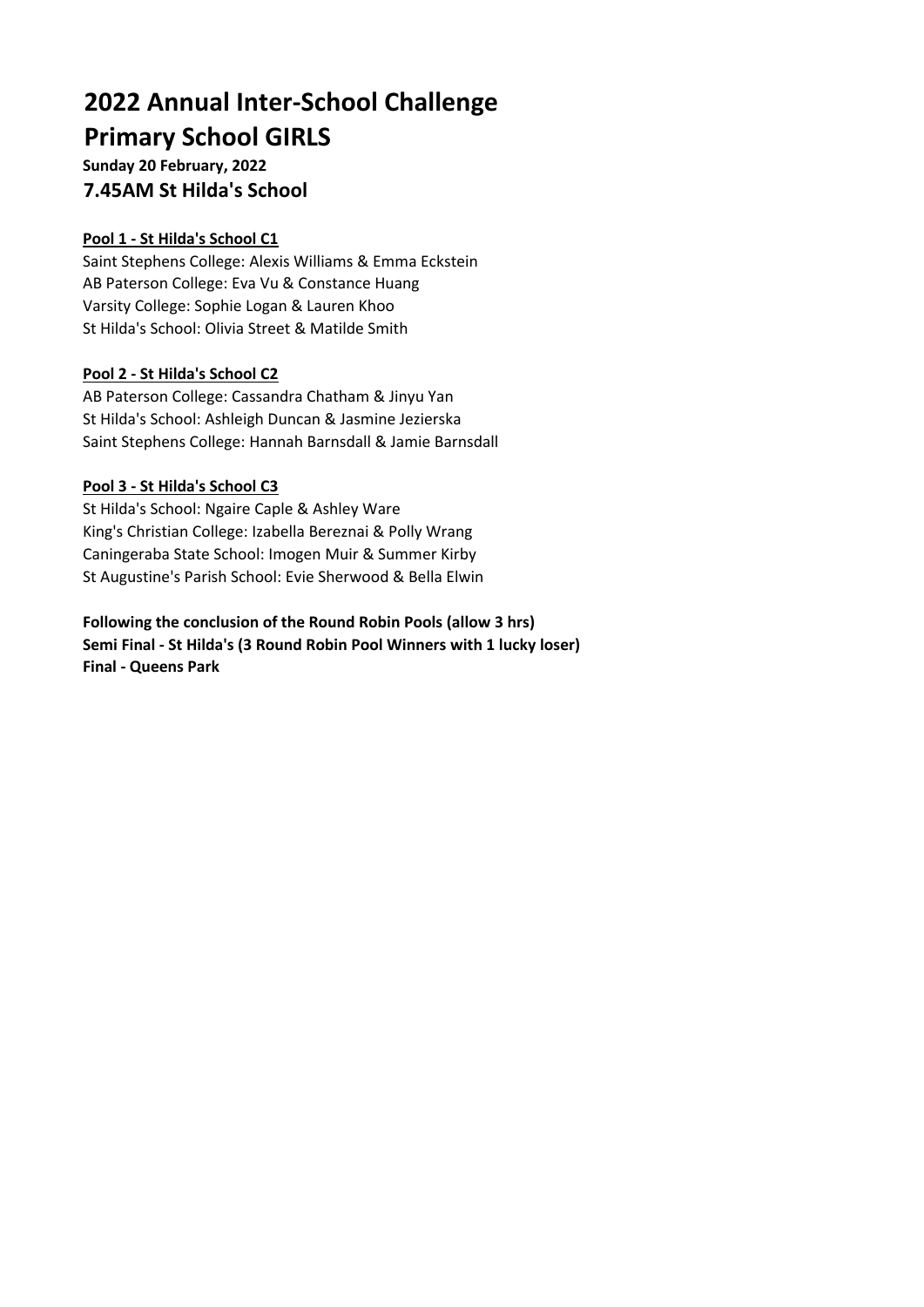# **2022 Annual Inter-School Challenge Middle School BOYS**

**Sunday 20 February, 2022 12.15PM St Hilda's School Pool 1 - 5 12.15PM Queens Park Pool 6 - 8**

# **Pool 1 - St Hilda's School C1**

PBC: Jack Hart & Quincy Khan Lindisfarne Anglican Grammar: Rio Proart & Art Lush Trinity Lutheran College: Johannes Idjo & Dylan Watson TSS: Caelan Pace & Christian Diaz

## **Pool 2 - St Hilda's School C2**

Australian Christian College Moreton: Mateo Azirovic & Luka Azirovic TSS: Lachlan Cleverly & Jason Edlinger Southport State High School: Lokota Kayn & Lachlan Middleton Benowa State High School: Hunter Brown & Noah Brown

#### **Pool 3 - St Hilda's School C3**

Miami State High School: Anson Chee & Eddie Hong Ormeau Woods State High School: Hugo Smith & Aaron Gilmour Somerset College: Orion Burdett & Timofey Korin TSS: Germaine Palmer-Peacock & Benjamin Nicol

## **Pool 4 - St Hilda's School C4**

King's Christian College: Zach Rankin & Mitch Garcia TSS: Ted Board & Petr Soukup Emmanuel College: Harry Brown & Jamian Huang PBC: Neo Locher & Marley Vico

#### **Pool 5 - St Hilda's School C5**

Southport State High School: Chaydon Jay & Cameron Middleton Nerang State High School: Lucca Toby & Levi Ottrey PBC: Kaii Norman & George Zhang TSS: John Cleverly & Tom Edlinger

#### **Pool 6 - Queens Park C8**

St Andrews Lutheran College: Aiden Cox-Gatty & Jake Wilson TSS: Christos Kyriakou & Harry Furnell Southport State High School: Aithan Kirschner & Shayna Kirschner (mixed) Trinity Lutheran College: Ben Naylor & Erik Pistotnik

#### **Pool 7 - Queens Park C9**

TSS: James Kershaw & Nicholas Hill Lindisfarne Anglican Grammar: Will Saunders & Nicholas Leotta Varsity College: Oisin Butron-McLean & Kieran Ahearn TSS: Jake Frenklah & Harper James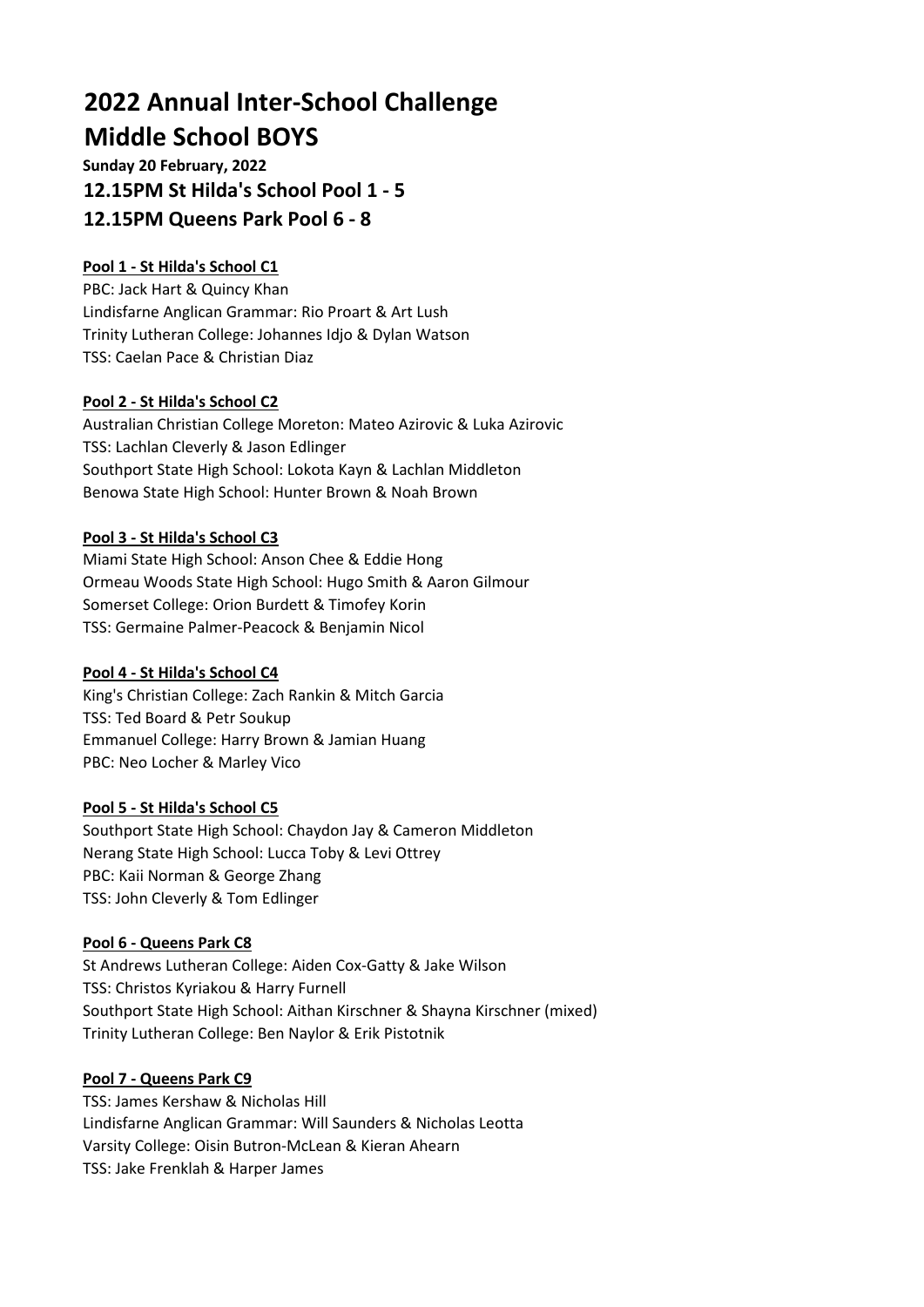# **2022 Annual Inter-School Challenge Middle School BOYS, continued**

## **Pool 8 - Queens Park C10**

TSS: Lennox Boles & Luke Neophytou Somerset College: Sebastian Mainali & Ethan Stewart Trinity Lutheran College: Harper McKeekin & Paul Tzortzakis TSS: Max Chew & Ryan Zhang

**Following the conclusion of the Round Robin Pools (allow 3 hrs) Quarter Final - Queens Park (8 Round Robin Pool Winners) Semi Final - Queens Park Final - Queens Park**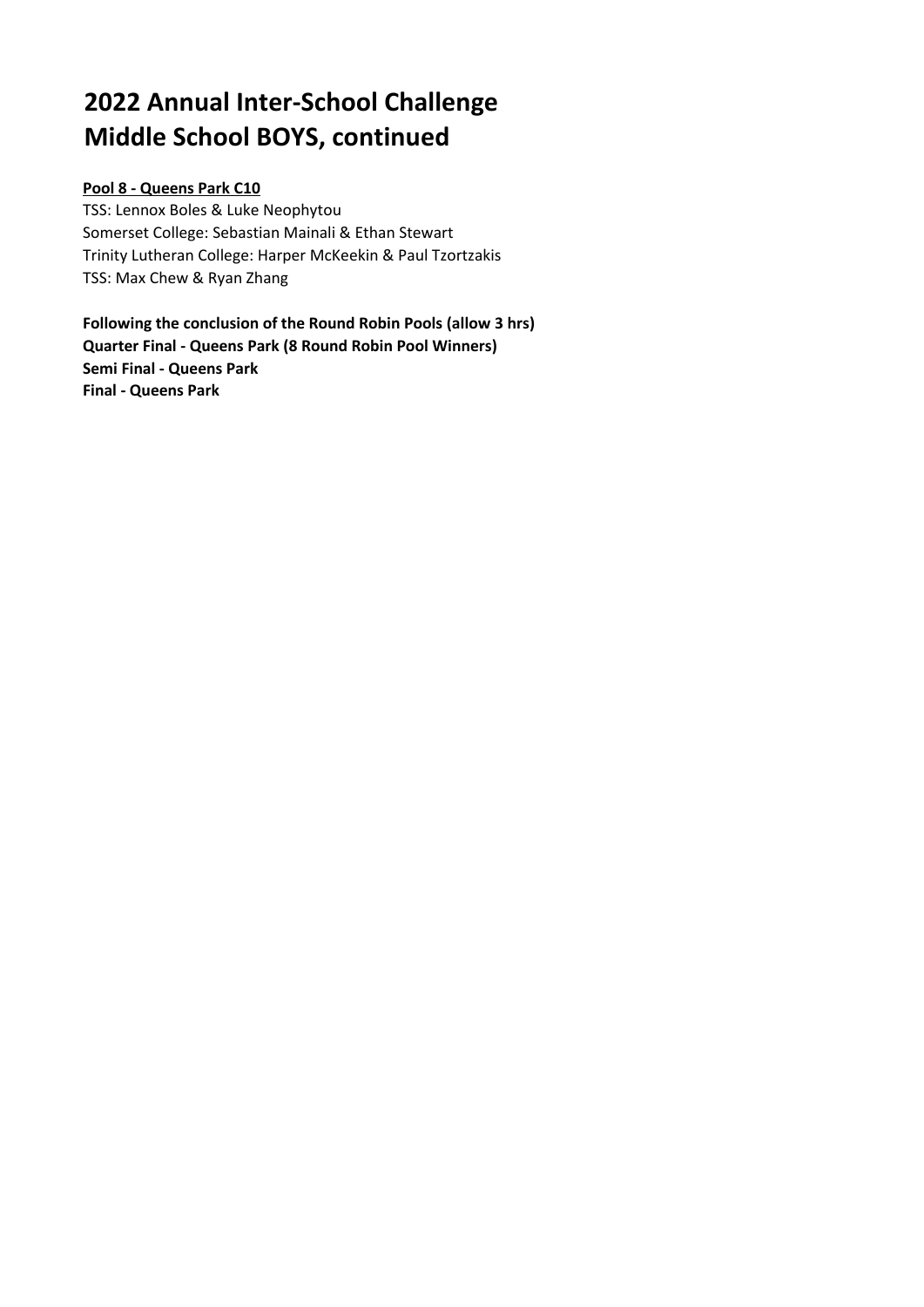# **2022 Annual Inter-School Challenge Middle School GIRLS**

**Sunday 20 February, 2022 12.15PM Southport State High School**

# **Pool 1 - SSHS**

Foxwell State Secondary School: Bonnie Smeltz & Scarlett Smeltz St Hilda's School: Portia Van Twest & Sabrina Theobald Home Ed Unit: Roxana Taiy & Kahlan Lowien Lindisfarne Anglican Grammar: Charlotte Slack-Smith & Eira McGilligan

# **Pool 2 - SSHS**

PBC: Lilley Treanor & Miya Ormes Assisi Catholic College: Ashley Keegan & Ana Lipovac Trinity Lutheran College: Scarlett Fanning & Abigail Nu St Hilda's School: Sarika Katoch & Gypsy Sherratt

## **Pool 3 - SSHS**

All Saints Anglican School: Rylee Buchanan & Eva Lawrie Coomera Anglican College: Summer Osborne & Alice Footer PBC: Sofia Savic & Natalia Savic Lindisfarne Anglican Grammar: Matilda Daniel & Sarah Hodges

**Following the conclusion of the Round Robin Pools (allow 3 hrs) Semi Final - Southport State High School (3 Round Robin Pool Winners with 1 lucky loser) Final - Queens Park**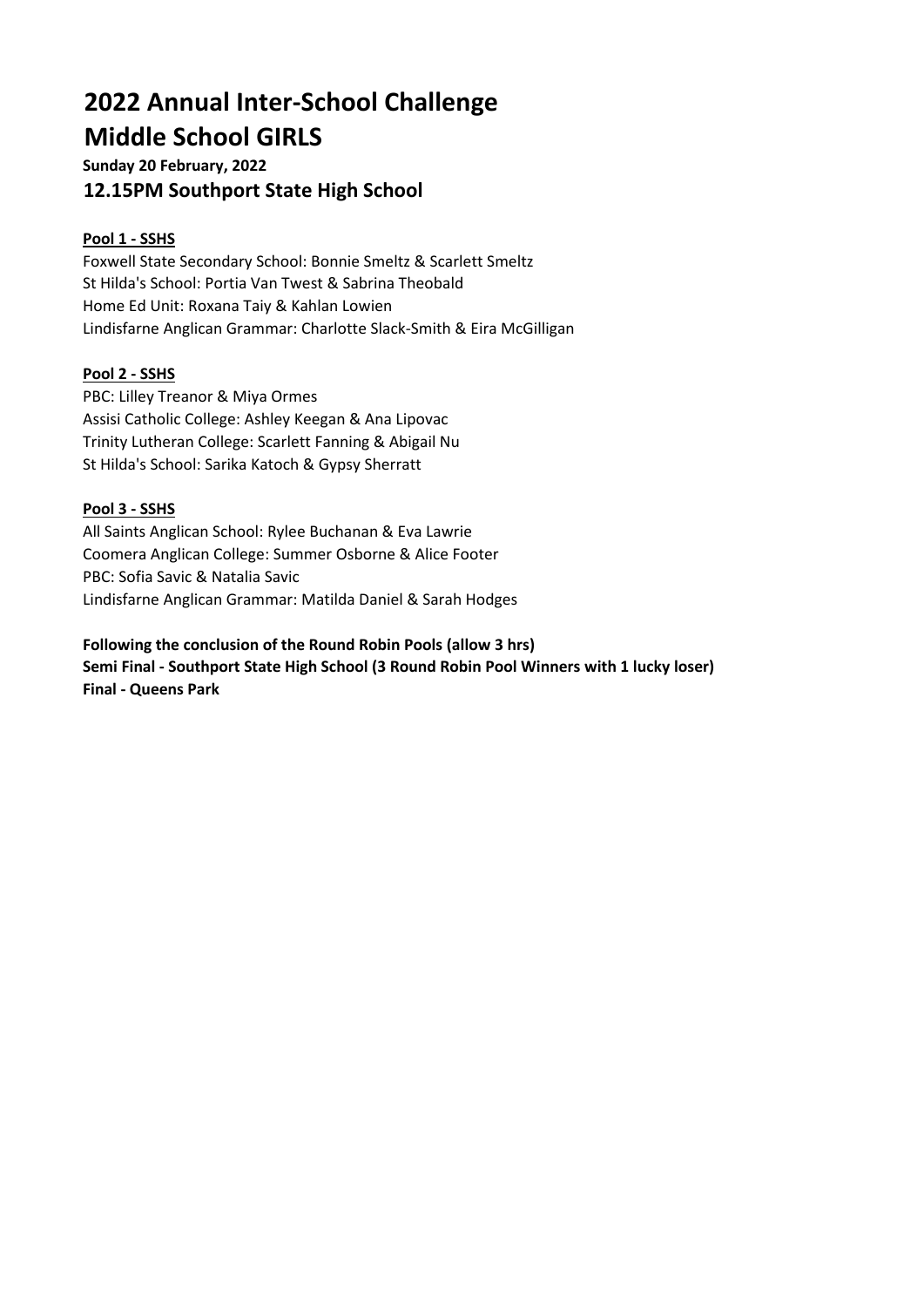# **2022 Annual Inter-School Challenge Secondary School BOYS**

**Sunday 20 February, 2022 12.15PM Queens Park**

## **Pool 1 - Queens Park C2**

PBC: Logan McGarry & Pedro Roschel King's Christian College: Grant Garcia & Ryan Farcau TSS: Oscar Eddy & Kai Gilbert TSS: Louis Backwell & Oscar Strahle

## **Pool 2 - Queens Park C3**

Somerset College: Luke Shirley & Jack Newman All Saints Anglican School: Finn Harris & Tristan Pofandt TSS: Nicholas Graham & Toby Maher Marymount College: Douglas Cowan & Zane Frogley

## **Pool 3 - Queens Park C4**

TSS: Timothy Yeung Packer & Wylie Bucknell TSS: Tom Ramsay & Hugh Norman Australian Christian College: Darius Taiy & Raoni Mariano Aquinas College: Jared Martins & Cody Martins

## **Pool 4 - Queens Park C5**

TSS: Ethan Carrick & Felix Lichte Miami State High School: Solomon Barry & Blake Webber Jubilee Christian College: Elijah Patuto & Lachlan Pallone TSS: Harrison Gray & Andrew Woo

## **Pool 5 - Queens Park C6**

Miami State High School: Connor Denny & Noah Inglis Trinity Lutheran College: Jackson Shearer & Liam Coulter AB Paterson College: Tyson Brand & Madeleine Lay (mixed) TSS: Tom Xu & Ethan Ong

## **Pool 6 - Queens Park C7**

Miami State High School: Jett Robertson & Regan Mitchell TSS: Ethan Melton & Damian Blackmore TSS: Kenan Little & Kosta Karathanasopoulos AB Paterson College: Jason O'Brien & Benjamin Elphick

**Following the conclusion of the Round Robin Pools (allow 3 hrs) Quarter Final - Queens Park (6 Round Robin Pool Winners with 2 lucky losers) Semi Final - Queens Park Final - Queens Park**